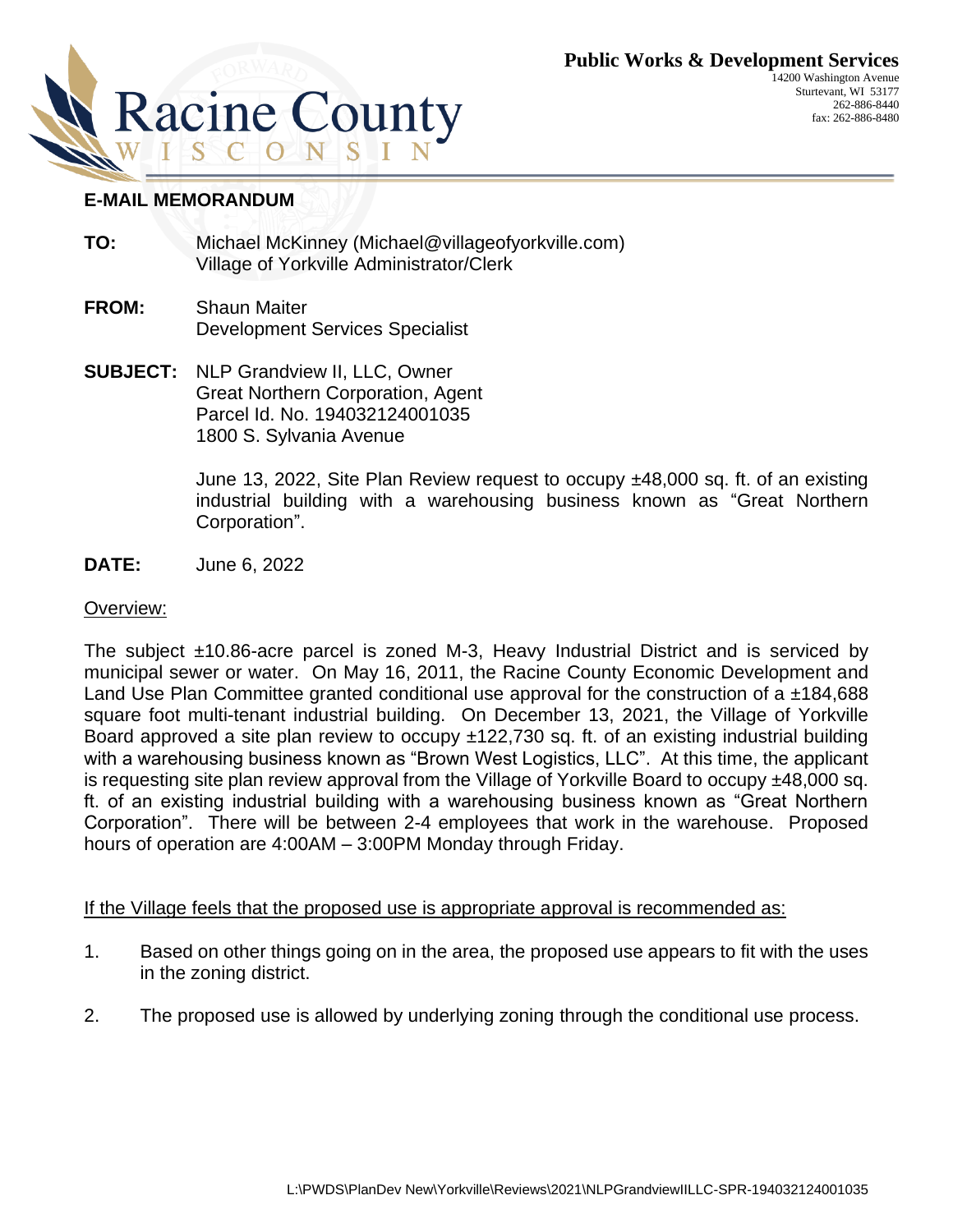NLP Grandview II, LLC, Owner Great Northern Corporation, Agent June 6, 2022 Page 2 of 4

If the Village feels that the proposed use is appropriate approval is recommended subject to \*\*DRAFT CONDITIONS\*\*:

- 1. **Zoning Permit. The applicant must obtain a zoning permit from the Racine County Development Services Office after paying a zoning permit fee of \$250.00.** This card must be displayed in a prominent location at the project site, and a copy of these conditions must be kept at the project site at all times until the project has been completed.
- 2. **Previous Conditions of Approval.** All applicable conditions from previous approvals shall remain in effect, unless otherwise amended herein.
- 3. **Compliance.** Failure to comply with the terms and conditions stated herein could result in the issuance of citation(s) and/or revocation of this permit.
- 4. **Binding Effect.** These conditions bind and are applicable to the Property Owner, Applicant, and agents of the Property Owner (collectively referred to herein as "Applicant" or "Property Owner") with respect to the uses on the Property.
- 5. **Expiration.** This approval will expire nine (9) months from the date of the Village of Yorkville's final approval unless substantial work has commenced following such grant. If this office determines that no substantial work has commenced, the project may not occur unless the Village of Yorkville grants a written extension. Written extension requests must be submitted to the Racine County Development Services Office thirty (30) days before permit/approval expiration.
- 6. **Plans.** The proposed project shall be located, constructed, and utilized in accordance with the plans and documents received by the Racine County Development Services Office on May 23, 2022, unless otherwise amended herein.
- 7. **Performance Standards.** The applicant must comply with the provisions of Article VII, Division 4, Performance Standards of Chapter 20, Zoning, Racine County Code of Ordinances, as applicable to the Village of Yorkville (copy attached).
- 8. **Loading Requirements.** Adequate loading areas shall be provided so that all vehicles loading, maneuvering, or unloading are completely off the public ways and so that all vehicles need not back onto any public way. Reference Section 20-1087, Chapter 20, Zoning, Racine County Code of Ordinances, as applicable to the Village of Yorkville.
- 9. **Operation Requirements.** The operation shall not locate, store, discharge, or permit the discharge of any treated, untreated, or inadequately treated liquid, gaseous, or solid materials of such nature, quantity, obnoxiousness, toxicity, or temperature that might run off, seep, percolate, or wash or be harmful to human, animal, plant or aquatic life. Any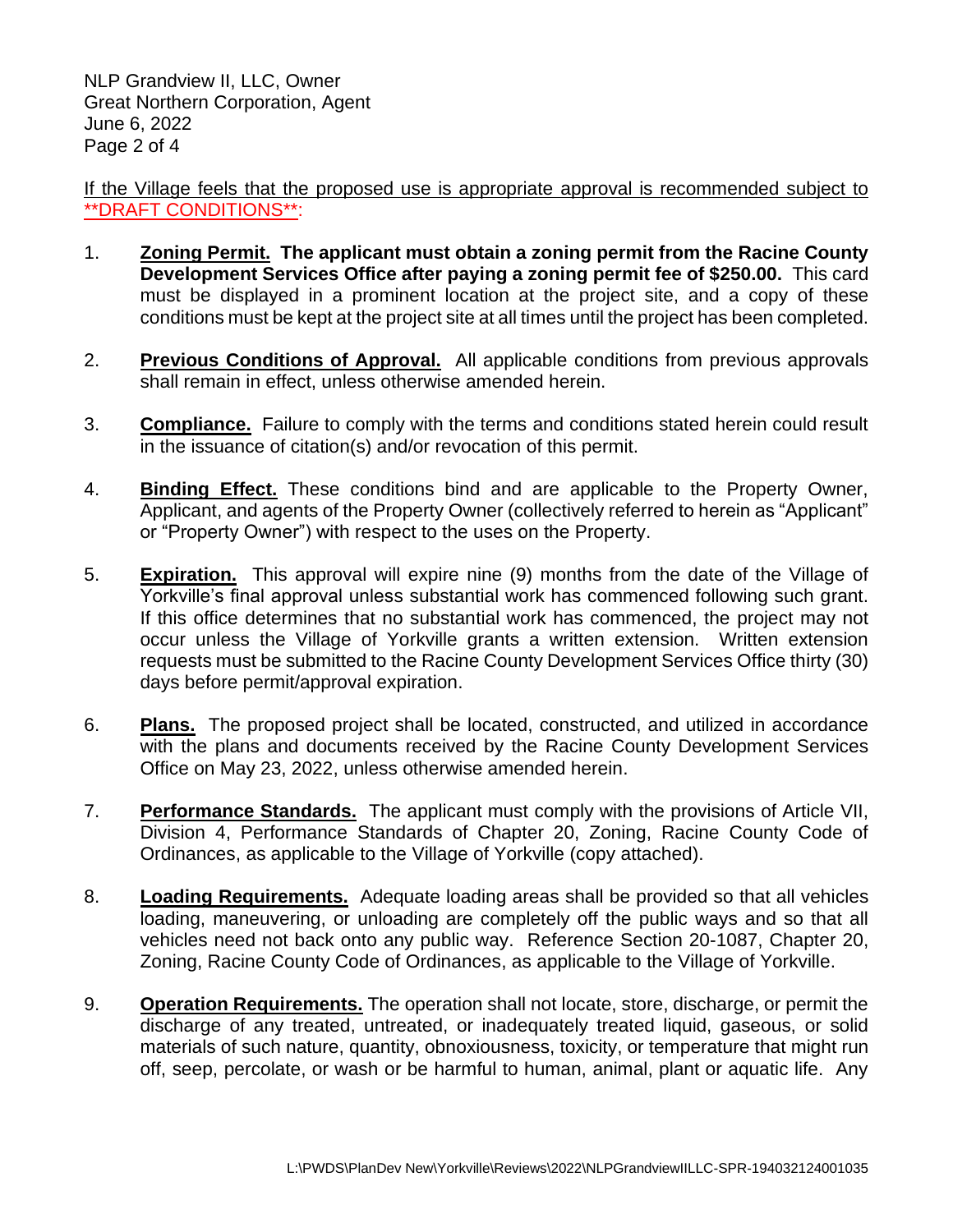NLP Grandview II, LLC, Owner Great Northern Corporation, Agent June 6, 2022 Page 3 of 4

> oil or other hazardous fluids must be stored in a designated containment area that complies with all Wisconsin Department of Natural Resources (WI-DNR) regulations.

- 10. **Outside Storage.** Except for the vehicle parking areas as shown on the submitted plans, outside storage is prohibited, and this property must be kept free of any accumulation of refuse or debris. Refuse bins and/or scrap material (recycle) bins must be screened from public view. This includes the Village of Yorkville's prohibition on the outside storage of aged vehicles, wrecked vehicles, or parts vehicles.
- 11. **Exterior Lighting.** All exterior lighting must be arranged, oriented, or shielded in such a manner that direct radiation or glare from such source does not penetrate adjacent or nearby parcels or the public right-of-way. The source of such illumination must be arranged, oriented, or shielded in a manner that will not endanger the safety of pedestrian or vehicular traffic.
- 12. **Property Requirements.** This site must be kept neat and orderly at all times, with all refuse dumpsters out of view of passersby. All disposed items must be done in an environmentally safe manner. The continued positive appearance of buildings and property is dependent upon proper maintenance attitudes and procedures. Maintenance programs must be established that include watering, maintaining, and pruning all landscape planting areas; cleaning up litter and emptying trash containers in a timely fashion; sweeping, cleaning, and repairing paved surfaces; replacing broken and vandalized parts; replacing burned out light bulbs; and cleaning, painting, and repairing windows and building facade.
- 13. **Signs.** Any advertising sign on this property must conform to the Racine County Ordinance standards, as applicable to the Village of Yorkville, and will require a separate zoning permit(s) prior to installation.
- 14. **Fire Alarm and/or Sprinkler Plan Review.** If this approval is for an activity that requires fire alarm and/or sprinkler system plan review, written confirmation shall be provided to the Village Administrator/Clerk by Fire Safety Consultants, Inc. stating that the applicant and/or agent has submitted acceptable fire alarm and/or sprinkler system plans to Fire Safety Consultants, Inc. for review pursuant to Chapter 26 of the Village of Yorkville Municipal Code. No building or zoning permit shall be issued for this activity until such time as said confirmation is provided. For the purposes of this condition, the term "building permit" shall mean any permit including, but not limited to, site preparation, building, electrical, plumbing, HVAC, and erosion permits. The applicant must first obtain Fire Safety Consultants, Inc. fire alarm and/or sprinkler system plan approval prior to submitting those plans to the State of Wisconsin for state review. Failure to abide by any part of this condition shall not constitute a basis for an appeal to the Village Board of any sprinkler system and/or fire alarm requirements contained within Chapter 26 of the Village of Yorkville Municipal Code. The building inspector may issue a stop work order if, in